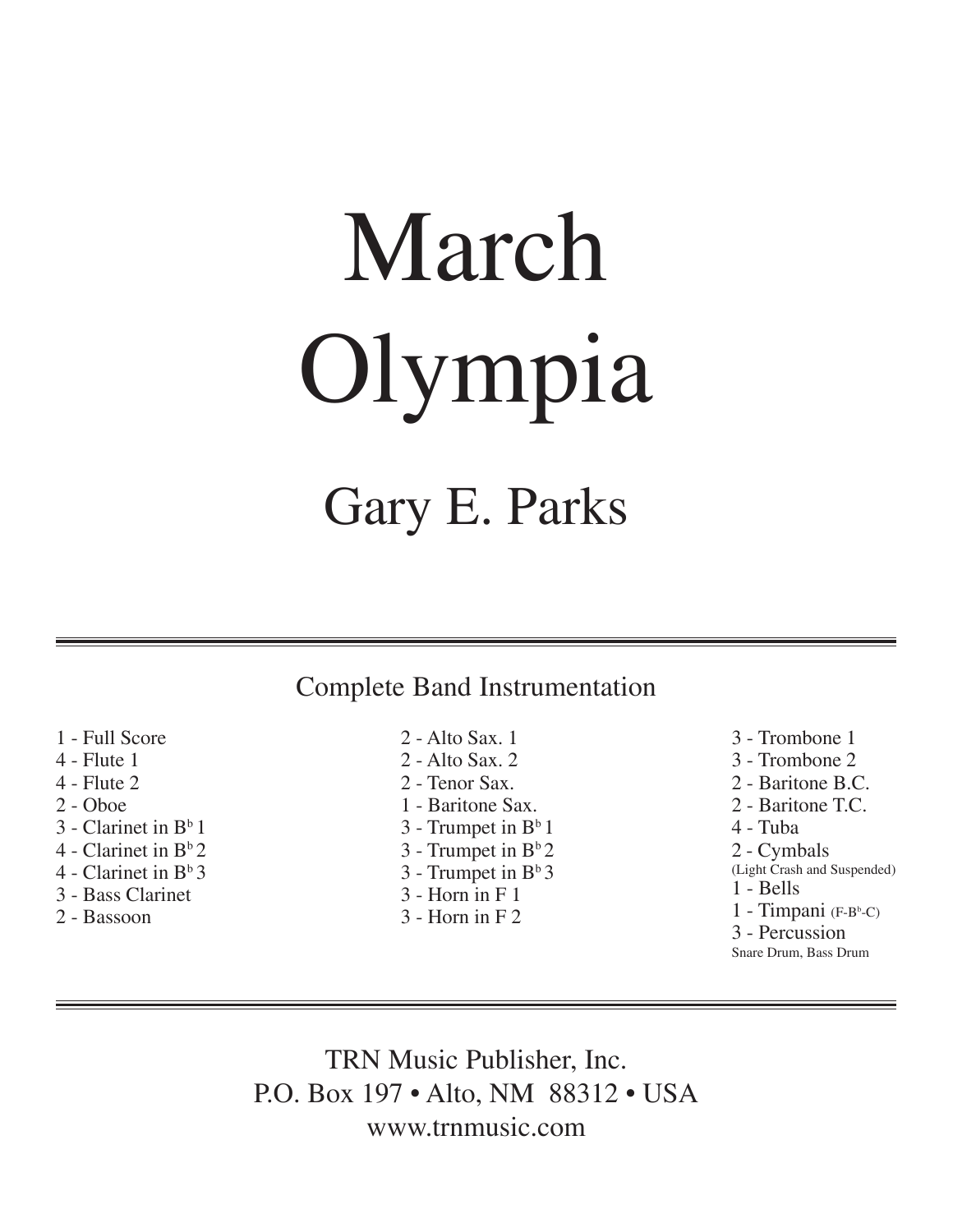#### **About the Music - - -**

 Even those who do not enjoy sporting events enjoy the pomp and fanfare of the Summer Olympic Games. The form and style of March Olympia are European in the tradition of Elgar and Walton, not American, and intended for general performance or for a ceremony, like a graduation.

 Play the dotted eighth notes tenuto and the sixteenths secco in the primary melody after the introduction. The lyrical central melody should dominate, as the counter melody is subordinate.

#### **About the Composer - - -**



**Gary Parks** writes and arranges for band, solo, ensemble, and multi-percussion, as well as for voice, including educational and sacred choral works. His works have been published by Alfred Publishing Company, BriLee Music Publishing Company, Lindsborg Press, TRN Music Publisher, Grand Mesa Music Publishers, and Dutch Music Publications. His arrangement of "Deux Chansons" for orchestra and voice was performed at the 2004 Christmas program of the Symphony of Southeast Texas.

 Principal percussionist of the Symphony of Southeast Texas since 1978, Gary Parks is percussion instructor for Lamar University (Beaumont, TX). He serves as music director for the First Christian Church of Beaumont. His career in public education began in 1970, in classes ranging from high school and middle school choral music to elementary music and art. Gary has performed as soloist and chamber musician in the faculty artists' series for Lamar University as well as percussionist for many civic performances.

 Gary holds a Master in Music Education from McNeese State University, where he studied with Dr. Bill Groves. He earned his bachelor of Science in Theory and Composition and in Percussion in 1970 at Lamar State College, which is now Lamar University. Many people at Lamar were influential in Gary's musical career, including his father, George Parks, then music department chair. Gary's instructors there included Dr. Charles A. "Pete" Wiley and Prof. Paul Holmes.

 Gary was born in Louisiana, but "got to Texas as quick as he could," and has lived most of his life in Southeast Texas. He now lives in Lumberton, Texas with his wife, Cathryne.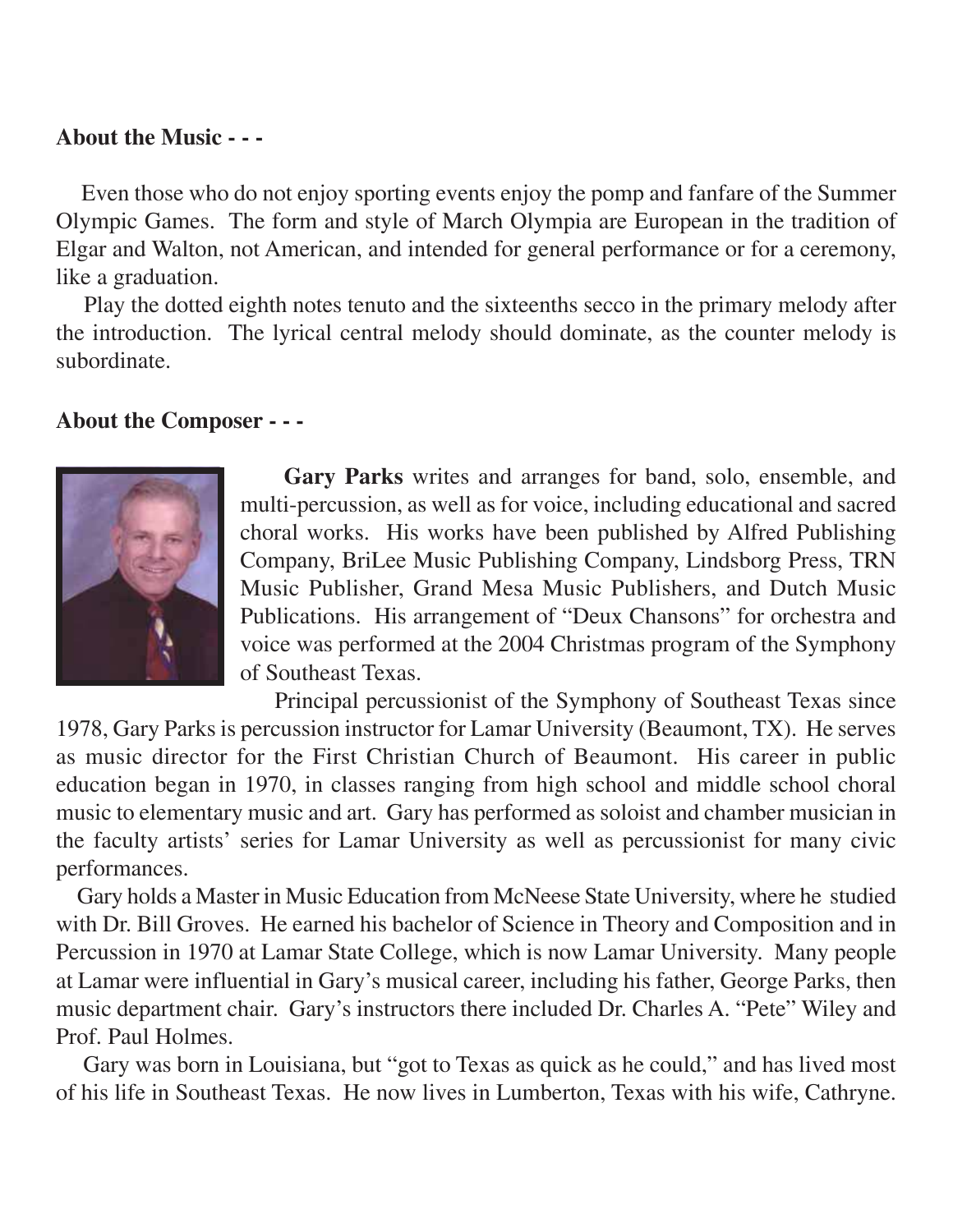## **March Olympia Gary E. Parks**

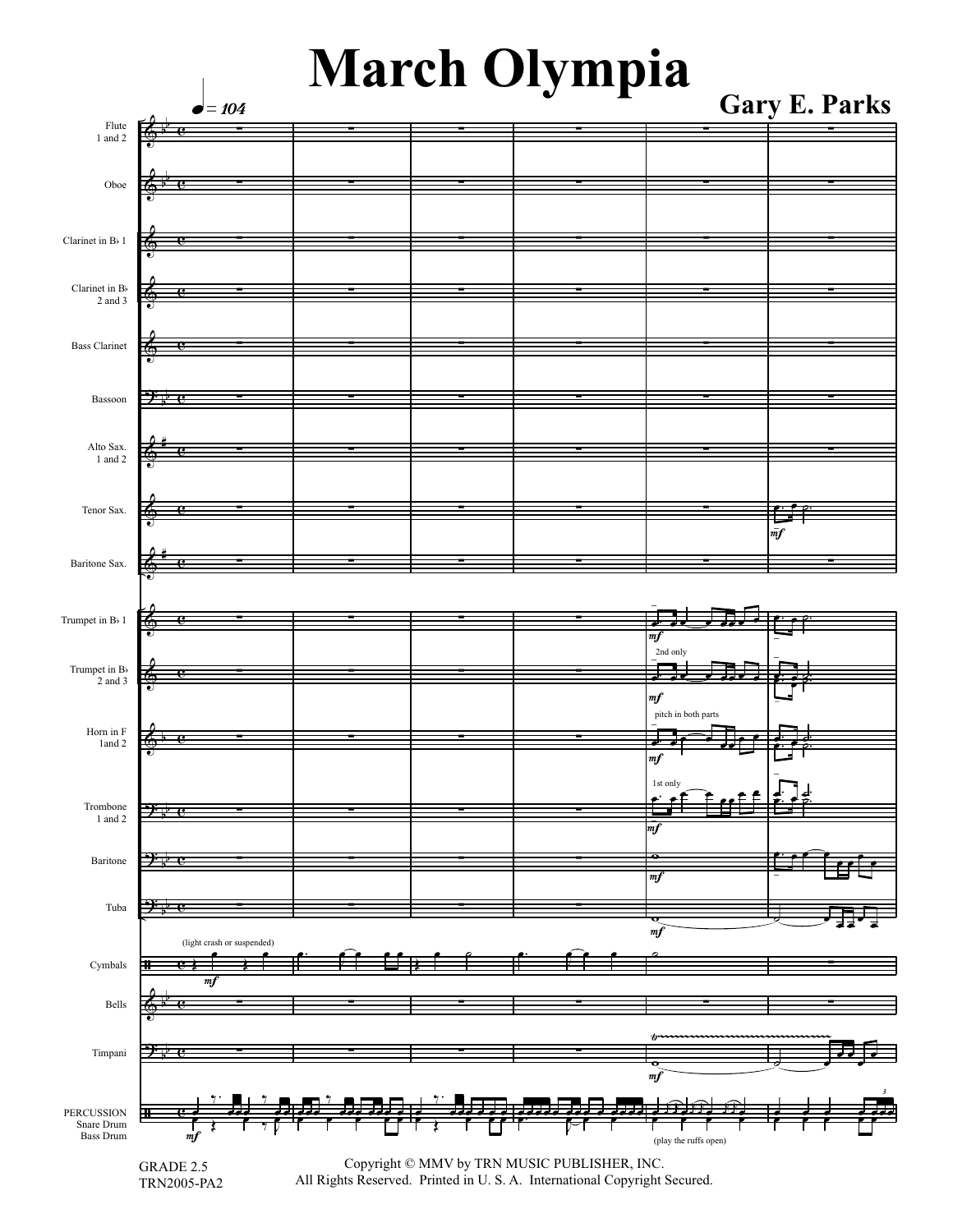